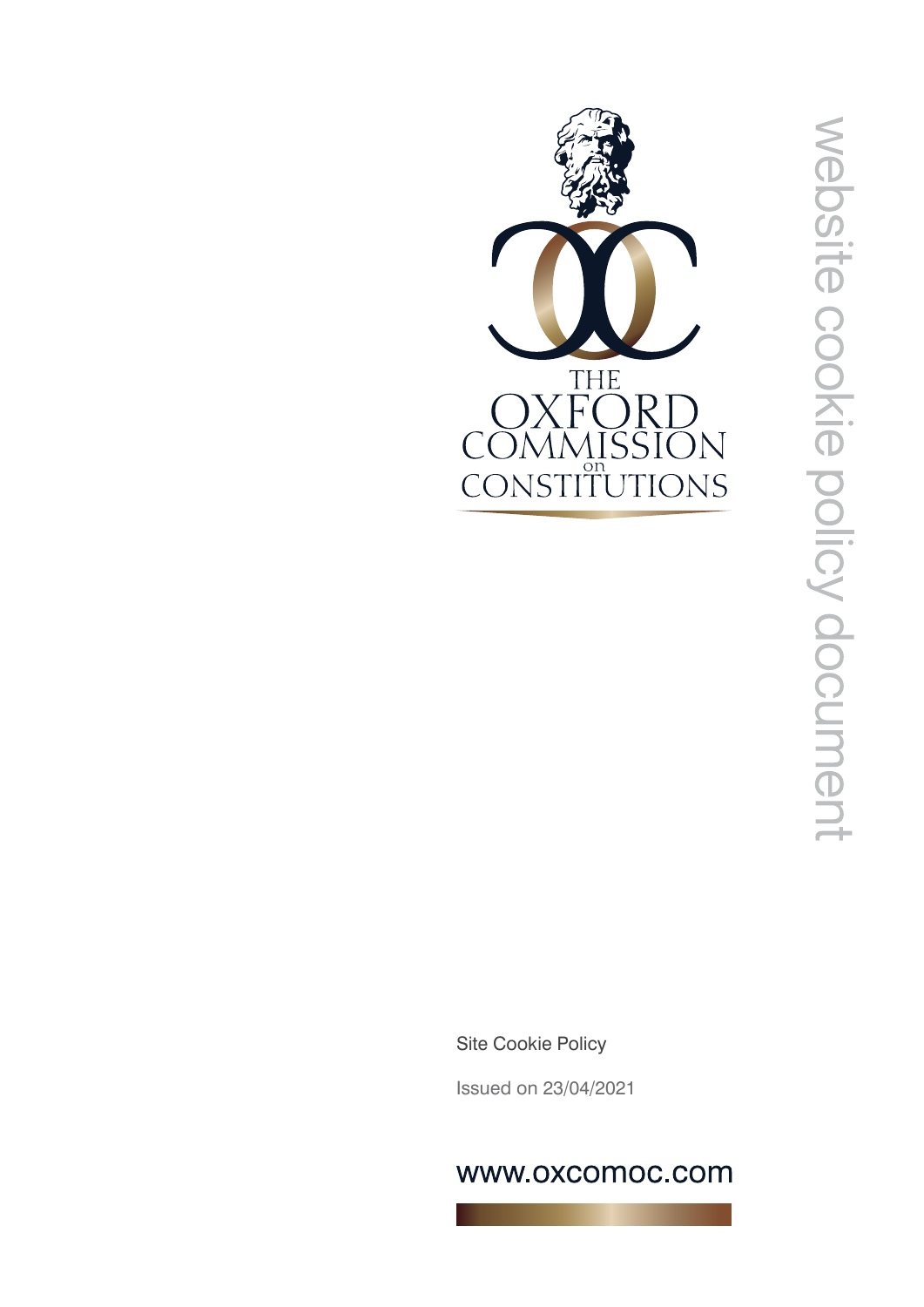### INTRODUCTION

#### www.oxcomoc.com

We may use cookies, web beacons, tracking pixels, and other tracking technologies when you visit our website [www.oxcomoc.com], including any other media form, media channel, mobile website, or mobile application related or connected thereto (collectively, the "Site") to help customize the Site and improve your experience.

We reserve the right to make changes to this Cookie Policy at any time and for any reason. We will alert you about any changes by updating the "Last Updated" date of this Cookie Policy. Any changes or modifications will be effective immediately upon posting the updated Cookie Policy on the Site, and you waive the right to receive specific notice of each such change or modification.

You are encouraged to periodically review this Cookie Policy to stay informed of updates. You will be deemed to have been made aware of, will be subject to, and will be deemed to have accepted the changes in any revised Cookie Policy by your continued use of the Site after the date such revised Cookie Policy is posted.

## USE OF COOKIES

A "cookie" is a string of information which assigns you a unique identifier that we store on your computer. Your browser then provides that unique identifier to use each time you submit a query to the Site. We use cookies on the Site to, among other things, keep track of services you have used, record registration information, record your user preferences, keep you logged into the Site, facilitate purchase procedures, and track the pages you visit. Cookies help us understand how the Site is being used and improve your user experience.



2

cookie policy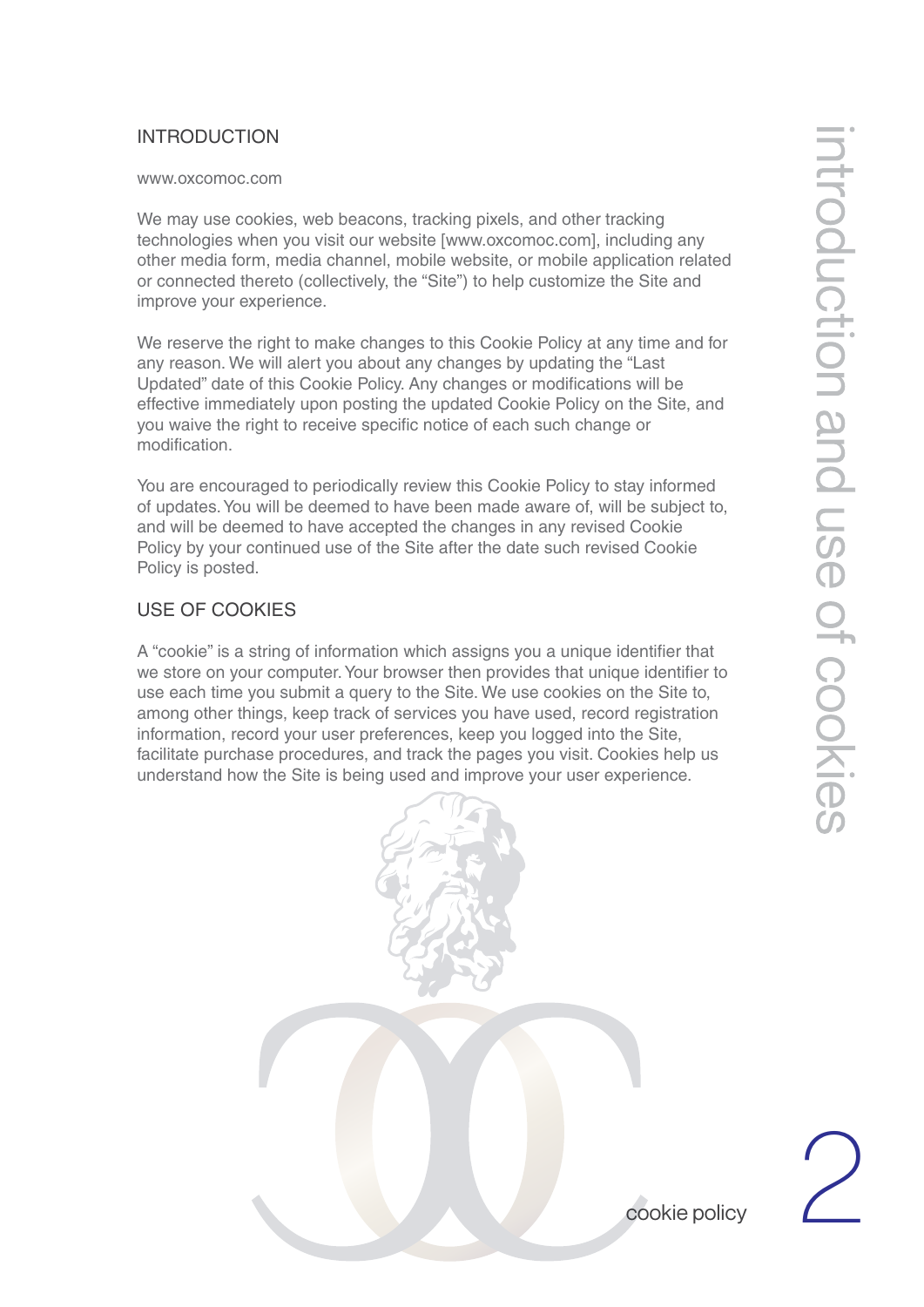# TYPES OF COOKIES

The following types of cookies may be used when you visit the Site:

### Advertising Cookies

Advertising cookies are placed on your computer by advertisers and ad servers in order to display advertisements that are most likely to be of interest to you. These cookies allow advertisers and ad servers to gather information about your visits to the Site and other websites, alternate the ads sent to a specific computer, and track how often an ad has been viewed and by whom. These cookies are linked to a computer and do not gather any personal information about you.

### Analytics Cookies

Analytics cookies monitor how users reached the Site, and how they interact with and move around once on the Site. These cookies let us know what features on the Site are working the best and what features on the Site can be improved.

### Our Cookies

Our cookies are 'first-party cookies', and can be either permanent or temporary. These are necessary cookies, without which the Site won't work properly or be able to provide certain features and functionalities. Some of these may be manually disabled in your browser, but may affect the functionality of the Site.

### Personalization Cookies

Personalization cookies are used to recognize repeat visitors to the Site. We use these cookies to record your browsing history, the pages you have visited, and your settings and preferences each time you visit the Site.

### Security Cookies

Security cookies help identify and prevent security risks. We use these cookies to authenticate users and protect user data from unauthorized parties.

### Site Management Cookies

Site management cookies are used to maintain your identity or session on the Site so that you are not logged off unexpectedly, and any information you enter is retained from page to page. These cookies cannot be turned off individually, but you can disable all cookies in your browser.

### Third-Party Cookies

Third-party cookies may be place on your computer when you visit the Site by companies that run certain services we offer. These cookies allow the third parties to gather and track certain information about you. These cookies can be manually disabled in your browser.

3 cookie policy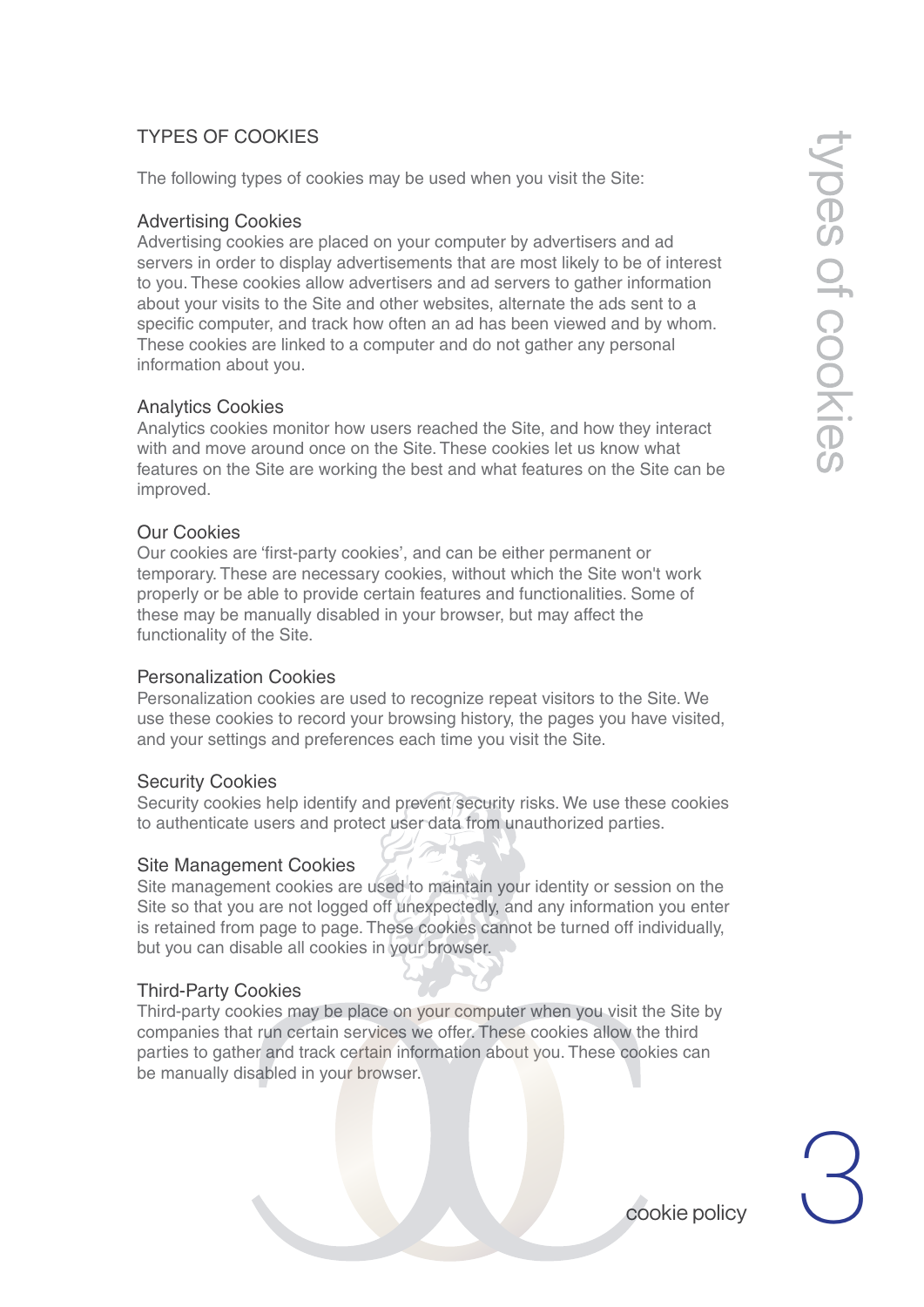### CONTROL OF COOKIES

Most browsers are set to accept cookies by default. However, you can remove or reject cookies in your browser's settings. Please be aware that such action could affect the availability and functionality of the Site.

For more information on how to control cookies, check your browser or device's settings for how you can control or reject cookies, or visit the following links:

Apple Safari https://support.apple.com/en-gb/guide/safari/sfri11471/mac

#### Google Chrome

https://support.google.com/chrome/answer/95647?co=GENIE.Platform%3DDe sktop&hl=en

### Microsoft Edge or Microsoft Internet Explorer

https://support.microsoft.com/en-us/topic/delete-and-manage-cookies-168dab 11-0753-043d-7c16-ede5947fc64d

### Mozilla Firefox

https://support.mozilla.org/en-US/questions/1287973

#### **Opera**

https://help.opera.com/en/latest/web-preferences/#cookies

### Android (Chrome)

https://support.google.com/chrome/answer/95647?co=GENIE.Platform%3DAn droid&hl=en

#### **Blackberry**

https://www.blackberry.com/us/en/legal/cookies

### Iphone or Ipad (Chrome)

https://support.google.com/accounts/answer/61416?co=GENIE.Platform%3Di OS&hl=en

### Iphone or Ipad (Safari)

https://support.apple.com/en-gb/HT201265

In addition, you may opt-out of some third-party cookies through the Network Advertising Initiative's Opt-Out Tool.



cookie policy